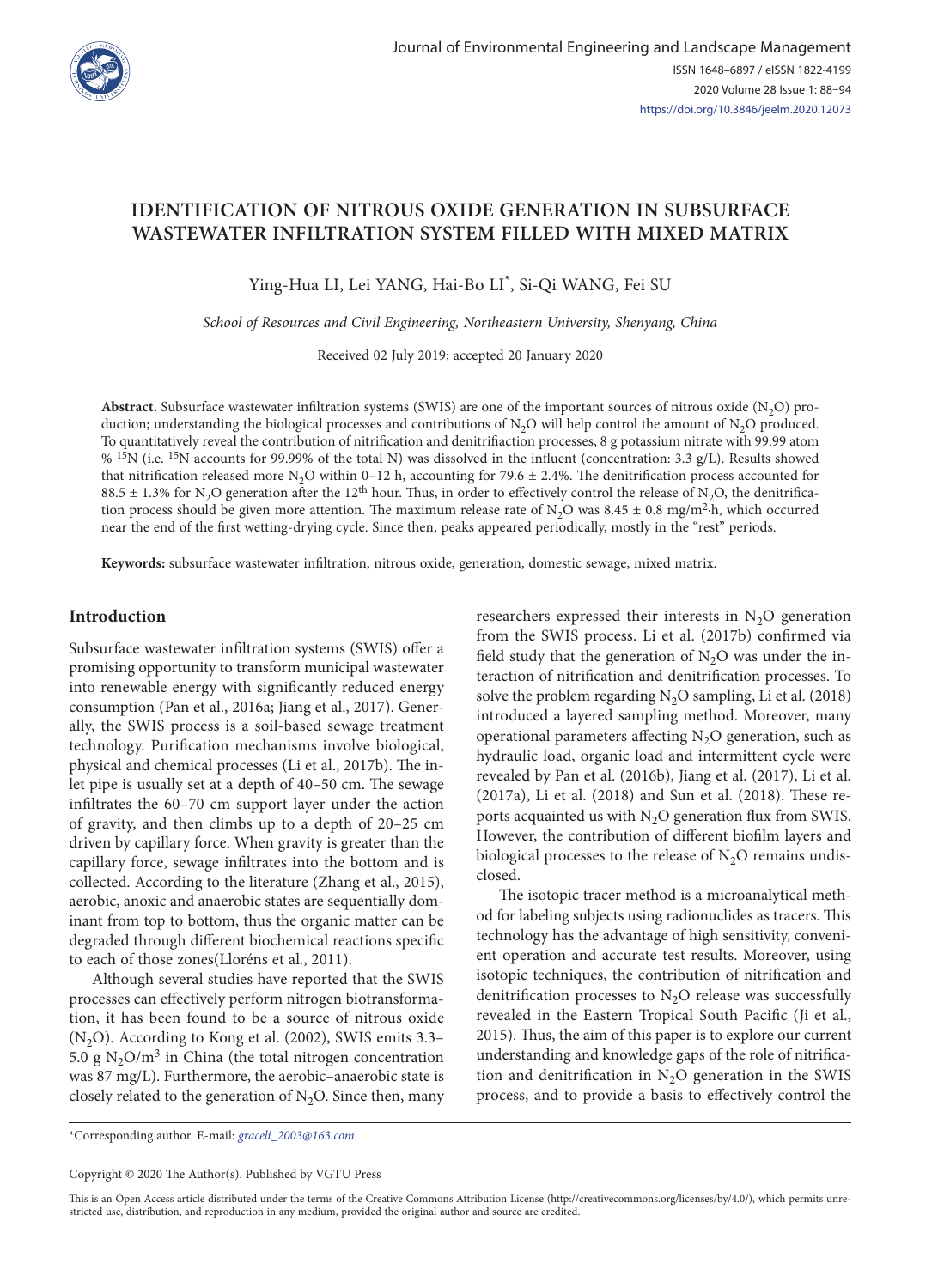release of  $N_2O$  by regulating biological processes. To this end, using isotopic technique, the release rate of  $N_2O$  was presented and discussed according to the calculation of stable N isotope concentration in the key processes.

# **1. Materials and methods**

#### **1.1. System, substrate and influent quality description**

Four parallel SWIS simulators (plexiglass columns) were constructed, 130 cm high and 30 cm in diameter (Figure 1). The inlet pipe was located at a depth of 50 cm below the soil surface. From top to bottom, each column was filled with farmland soil, mixed matrix and gravel in sequence (Li et al., 2018).



Figure 1. Experimental columns of subsurface wastewater infiltration system

Farmland soil (meadow brown soil, filled in 0–30 cm) was sampled from Shenyang Agro-ecosystem Station. Mixed matrix (filled in 30–110 cm) was composed of fine sand (0.1–1.0 mm in diameter), coal slag (0.1–0.5 mm in particle size) and farmland soil mixed in volume ratio of 1:2:7. Gravels (filled in 110–130 cm, 1–2 cm in diameter) were placed at the bottom to support the matrix and minimize the risk of clogging of outlet. A comparison of the properties of meadow brown soil (MBS) and mixed matrix (MM) (Table 1) revealed their substantial differences in porosity and permeability.

Five oxidation reduction potential (ORP) probes (FJA-3) were installed at depths of 40, 60, 80, 100 and 120 cm, respectively, giving information on aerobic, facultative and anaerobic conditions. Influent was the blended sewage of campus. The main indexes (Table 2) indicated that the wastewater needed further treatment to meet the discharge standards.

# **1.2. Experimental operation**

A flow meter was used to control the influent to  $0.09 \pm$ 0.01 m<sup>3</sup>/(m<sup>2</sup> $\cdot$ d). Intermittent operation was adopted with wetting-drying ratio of 1:1 (i.e., SWIS was fed continuously for 12 h followed by a "rest" period for 12 h). During the "rest" period, the system can be reoxygenated (especially for the upper layer), providing conditions that made the biological oxidation of  $\mathrm{NH}_4$  \*-N and organics possible.

After the effluent quality steadily satisfied the first class A criteria of the "Discharge Standard of Pollutants for Municipal Wastewater Treatment Plant" (GB18918-2002) for 5 consecutive days (GB18918-2002: COD < 50 mg/L,  $BOD_5 < 10$  mg/L,  $NH_4^+$ -N  $< 5$  mg/L, TN  $< 15$  mg/L and TP < 0.5 mg/L), 8 g K<sup>15</sup>NO<sub>3</sub> with 99.99 atom % <sup>15</sup>N was dissolved in influent (concentration: 3.3 g/L) within 2 h. Compared with the added <sup>15</sup>N isotope, the concentration of nitrate in raw water was negligible. Gas samples were taken before the introduction of  $15N$  isotope and every 60 min after the addition. At each sampling time, a collection hood (20 cm high) was placed on the soil surface for 20 min and gases were collected using 25-mL plastic syringes. Then the samples were stored in pre-evacuated 20-mL vials and analyzed within 24 h. Influent, effluent and mixed matrix samples were collected and analyzed as well.

# **1.3. Analytical method**

Water samples were analyzed according to standard methods (APHA, 2005). N<sub>2</sub>O concentration was determined using a Shimadzu GC-2014 gas chromatograph

|  | Item       | pH  | Organic<br>matter/<br>$\%$ | Porosity/<br>$\%$ | Permeability/<br>$\text{(cm/s)}$ | Granular grading/% |           |             |
|--|------------|-----|----------------------------|-------------------|----------------------------------|--------------------|-----------|-------------|
|  |            |     |                            |                   |                                  | $>1$ mm            | 1-0.05 mm | $< 0.05$ mm |
|  | <b>MBS</b> | 6.8 | 3.96                       | 52.5              | $8.9\times10^{-5}$               | 2.0                | 31.1      | 66.9        |
|  | <b>MM</b>  | 7.2 | 4.99                       | 56.8              | $1.1 \times 10^{-3}$             | 27.6               | 23.4      | 49.0        |

Table 1. Comparison of properties between MBS and MM

| Indexes                    | $\text{COD}/\text{(mg/L)}$ | BOD/(mg/L)       | $NH_4^+$ -N/(mg/L) |
|----------------------------|----------------------------|------------------|--------------------|
| Mean value $\pm$ deviation | $322.2 \pm 9$              | $190 \pm 12$     | $34.7 \pm 9$       |
| Indexes                    | $NO_3^- - N/(mg/L)$        | $NO2 - N/(mg/L)$ | TN/(mg/L)          |
| Mean value $\pm$ deviation | $1.9 \pm 0.1$              | $0.52 \pm 0.1$   | $53.1 \pm 0.2$     |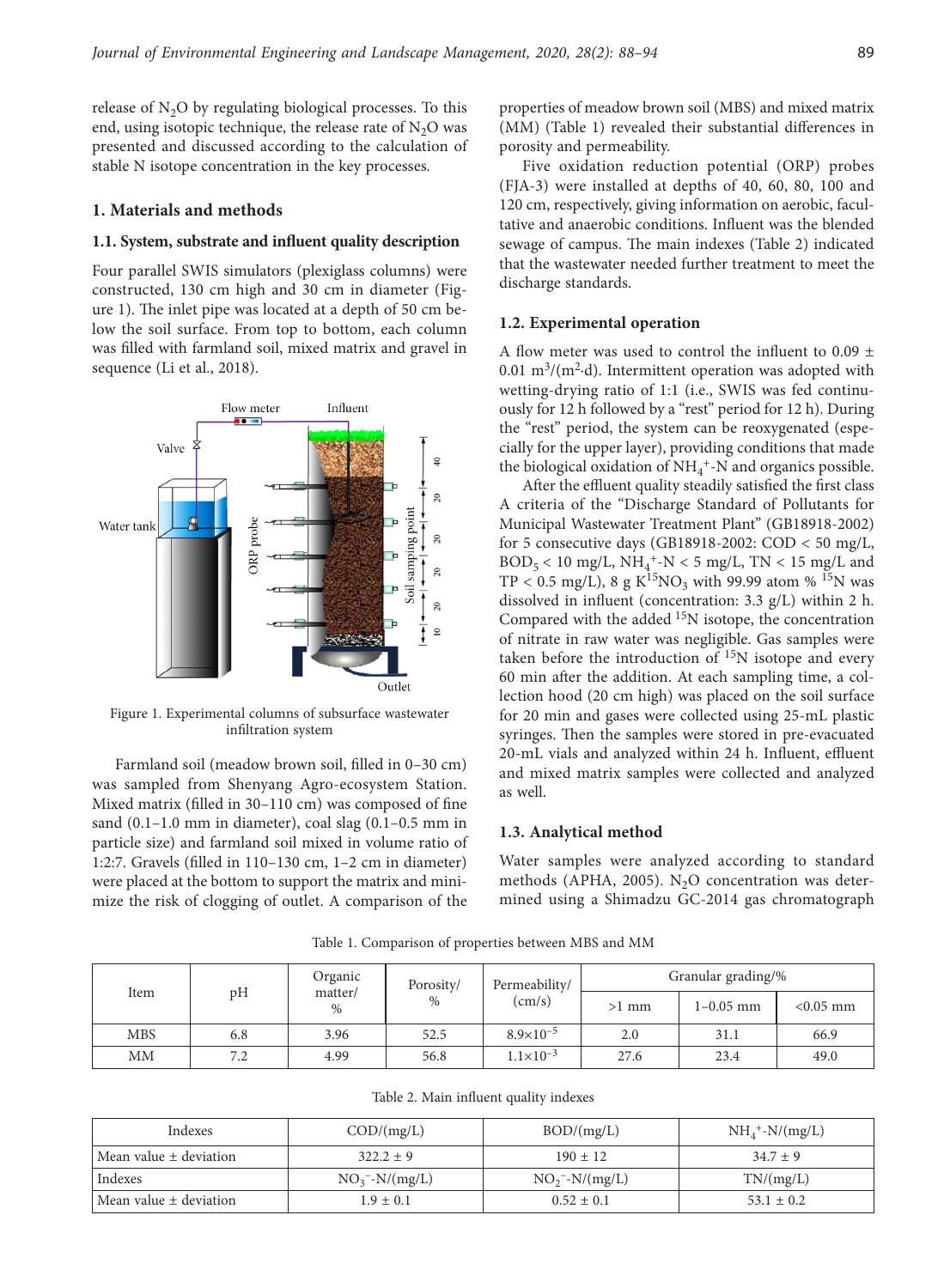manufactured by Shimadzu Corporation (Japan). The detector was a 63Ni electron capture detector (ECD) and the chromatographic column is an 80/100 mesh Porapak Q packed column. High purity nitrogen (99.999%) was used as the carrier and back flushing gas at a flow rate of 50 mL/min. The analysis of  ${}^{15}N-N_2O$  was performed at Stable Isotope Laboratory in Institute of Applied Ecology, Chinese Academy of Sciences (Shenyang, China), determined using a Trace Gas Pre-concentrator and a mass spectrometer (IsoPrime100) (Xi et al., 2016). The water and soil isotopic abundance were determined using a Europa Integra continuous flow isotope ratio mass spectrometer (Europa Scientific, Seron, Cheshire, UK). The analysis was performed in triplicate, and error analysis was carried out by SPSS 18.0.

#### **1.4. Calculation method**

 $N<sub>2</sub>O$  generation rates were estimated using formula (1) (Maucieri et al., 2017):

$$
F_{\rm N_2O} = H \times (C_2 - C_1) / \Delta t. \tag{1}
$$

In the above equation,  $F_{N,Q}$  was the generation rate of  $N_2O$ , mg/(m<sup>2</sup>·h); *H* was the height of gas collection hood, m (0.2 m here); Δ*t* was the time interval between two consecutive sampling, h;  $C_1$  and  $C_2$  were the concentration of  $N_2O$  in two consecutive samples, mg/m<sup>3</sup>.

 $15N-N<sub>2</sub>O$  generation rate was calculated by formula (2), proposed by Xi et al. (2016):

$$
F_{\rm N_2O}^{15} = F_{\rm N_2O} \times A_{\rm N_2O} \,. \tag{2}
$$

In the above equation,  $F_{N_2O}^{15}$  was the generation rate of <sup>15</sup>N-N<sub>2</sub>O, mg/(m<sup>2</sup>·h),  $A_{N_2O}^{N_2O}$  was the abundance of  $15N-N<sub>2</sub>O$ , obtained on the samples,%.

N<sub>2</sub>O generation rates from denitrification and nitrification were calculated using formulas (3)–(4) (Xi et al., 2016):

$$
F_{\rm N_2O}^D = F_{\rm N_2O}^{15} / F_n \tag{3}
$$

$$
F_{\rm N_2O}^N = F_{\rm N_2O} - F_{\rm N_2O}^D.
$$
\n(4)

In the above equations,  $F_{N_2O}^D$  was the generation rate of N<sub>2</sub>O in denitrification process, mg/(m<sup>2</sup>·h);  $F_n$  was the abundance of  ${}^{15}N\text{-}NO_3^-$  in the mixed matrix, obtained on the samples, %;  $F_{N_2O}^N$  was the generation rate of N<sub>2</sub>O in nitrification, mg/ $(m^2-h)$ .

# **2. Results and discussion**

#### **2.1. The fate of nitrate nitrogen in the influent**

For the SWIS process, nitrate nitrogen  $(NO<sub>3</sub><sup>-</sup>)$  in influent will be discharged, used by microorganisms and converted into gaseous nitrogen (Pan et al., 2016a). In order to quantitatively analyze its fate,nitrate concentration in effluent and soil,  $N_2O$  generation rate, <sup>15</sup>N abundance in soil, effluent and  $N_2O$  were analyzed and calculated (Figure 2). All data was corrected from the background value.

As shown in Figure 2a, at 0 h,  $NO<sub>3</sub><sup>-</sup>-N$  in the effluent was as low as  $(7.5 \pm 1.4)$  mg/L. Considering that the concentration of  $\mathrm{NO_3^{-1}N}$  in the soil was closely related to that in the wastewater (Han et al., 2017), the concentration of soil  $\mathrm{NO_3}^-$  -N was also low at the beginning (Figure 2b). As the operation progressed, hydraulic load shock was the main reason for the significant increase of  $NO<sub>3</sub><sup>-</sup>-N$  concentration in both effluent and soil (Lyu et al., 2017). After 5 wetting-drying cycles (amounts to 120 h), the concentrations of  $\mathrm{NO_3^{--}N}$  in effluent and soil came gradually close to the control groups  $(11.6 \pm 0.8 \text{ mg/L} \text{ and } 5.1 \pm 0.3 \text{ mg/kg})$ respectively). As the system was dosed in the 12 hour on– 12 hour off cycle and then repeated, it was expected to see a nitrate spike at 24–36, 48–60, 72–84, 96–108 and



Figure 2. (a) Nitrate concentration and  ${}^{15}N$ -NO<sub>3</sub><sup>-</sup> abundance in effluent, (b) Nitrate concentration and  ${}^{15}N\text{-}NO_3^-$  abundance in soil and (c)  $N_2O$  release rate and <sup>15</sup>N-N<sub>2</sub>O abundance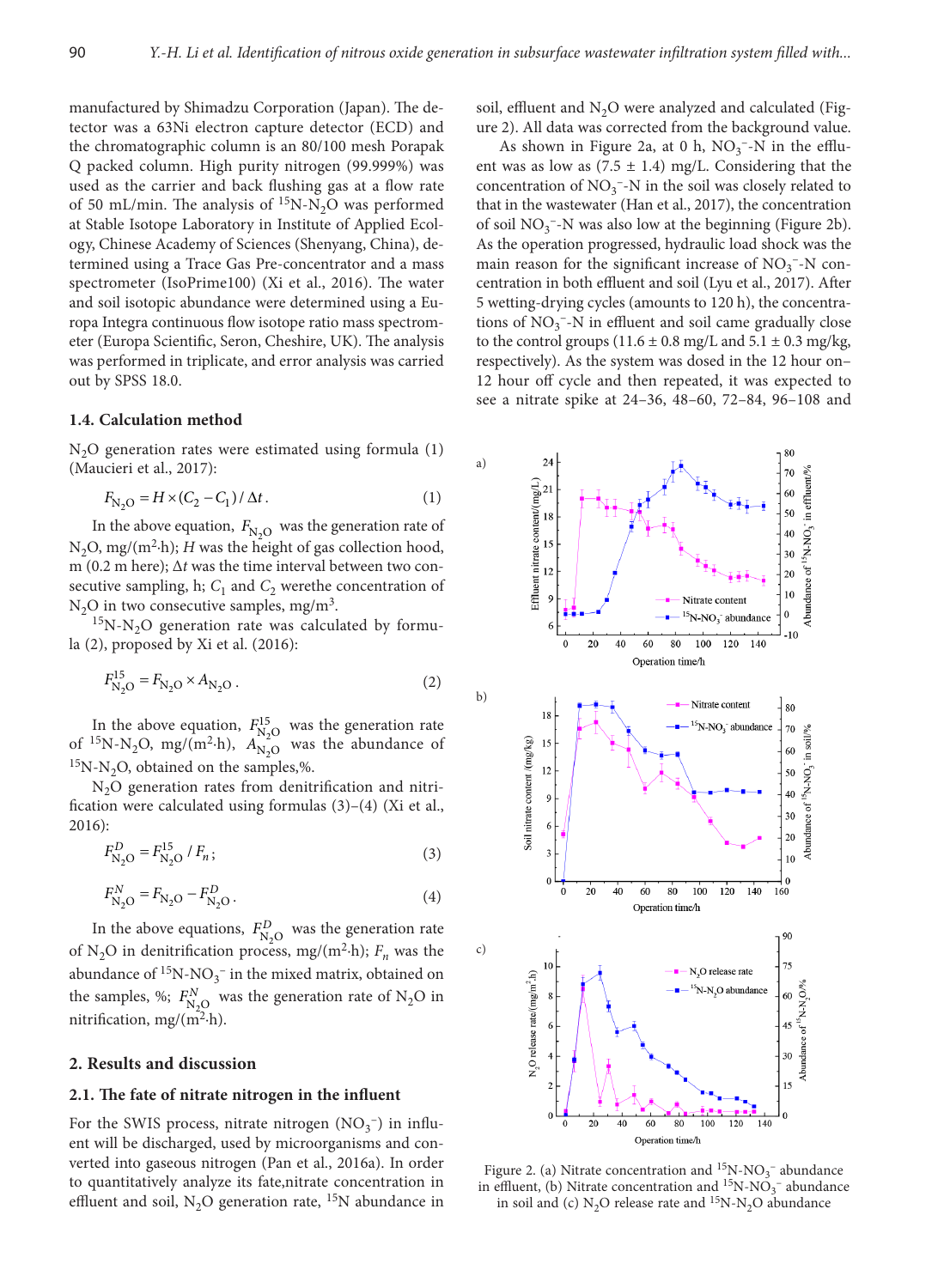120–132 hours. But an almost continuous decline was found in effluent (Figure 2a). The reason may be that the nitrate in influent was continuously utilized by microorganisms and converted into amino acids and proteins (Pan et al., 2016b; Jiang et al., 2017; Li et al., 2017a). To prove this, organic matter contents of MM were analyzed at 30, 54, 78, 102 and 126 h, respectively. The results showed that during the experimental period, the organic matter content increased slightly from 4.99 (0 h) to 5.06 (30 h), 5.11 (54 h), 5.12 (78 h), 5.15 (102 h) and 5.19 (126 h), indicating that the missing nitrate was likely to be bio-converted into organic substances.

With regard to  $15N$  abundance, between 0 and 1 h, it was close to 0.366% of natural abundance in  $N_2O$ , indicating that  $\mathrm{^{15}NO_{3}^{-}}$  didn't participate in the denitrification process within the first 1 h, and even failed to reach the bottom at all. This was mainly due to the special hydraulic flow pattern in the SWIS process, as described in Introduction section. Compared with the sand filtration system and constructed wetlands, the special flow pattern of capillary flow (up-flow) and gravity flow (down-flow) led to the longer retention time and higher removal rate of total nitrogen (Zhang et al., 2015; Han et al., 2017; Maucieri et al., 2017; Li et al., 2018). Consequently, in the early stage of water intake (especially  $0-1$  h), low  $15N$  abundance was observed in effluent and  $N_2O$ . As the water labeled with <sup>15</sup>N gradually reached the outlet, the abundance of effluent <sup>15</sup>N-NO<sub>3</sub><sup>-</sup>, soil<sup>15</sup>N-NO<sub>3</sub><sup>-</sup> and <sup>15</sup>N-N<sub>2</sub>O increased rapidly. After 19–20 h, <sup>15</sup>N-NO<sub>3</sub><sup>-</sup> in soil and <sup>15</sup>N-N<sub>2</sub>O reached the maximum, which were  $(80.1 \pm 2.2)\%$  and  $(74.6 \pm 1.6)\%$ , respectively. Since then, 15N labeled water was discharged gradually from the system. As a result, soil  $^{15}$ N-NO<sub>3</sub><sup>-</sup> and  $15N-N<sub>2</sub>O$  decreased and remained at around (40.2 ± 2.0)% and  $(6.7 \pm 0.6)\%$ , respectively. Based on the <sup>15</sup>N isotope tracer experiment, it can be concluded that  $(52.3 \pm 1.7)\%$ nitrate in influent was discharged with effluent. Soil microbial utilization and biotransformation accounted for  $(40.2 \pm 2.0)\%$ . Nitrogen additioncan induce promising effects in the soil by enhancing microbial transformation of native inorganic and organic nitrogen bound (Wu et al., 2017). As a result, the decomposition of labile organic matter in soil was accelerated as indicated by the higher  $N<sub>2</sub>O$  emissions.

# **2.2. Nitrous oxide emissions over time**

Although only a small fraction of influent nitrate was converted to  $N<sub>2</sub>O$  through biological denitrification directly, it represented a permanent removal of nitrogen (Li et al., 2019). Therefore, after introducing  $^{15}N$ , N<sub>2</sub>O and  $^{15}N$ - $N<sub>2</sub>O$  were sampled every 60 min and their emission rates were found to have a linear positive correlation (Figure 3).

The maximum generation rate of  $N_2O$  occurred at the end of the first wetting-drying cycle (24 h), consistent with the cumulative peak of soil nitrate (as shown in Figure 2b). Then the generation rate of  $N<sub>2</sub>O$  slowed down. The results suggested that soil nitrate concentration was one of the influencing factors of  $N<sub>2</sub>O$  generation. Given that nitrate was the electron acceptor in the denitrification process (Sabba et al., 2015), its availability was listed as one of the fundamental prerequisites of  $N_2O$  production. However, the process of denitrification, which basically occurs in the bottom layers where the dissolved oxygen concentration is close to zero, requires the consumption of a relatively large number of organic carbon. The reduction of 1 g nitrate to  $N_2$  needs 2.86 g BOD (Mander et al., 2014; Sabba et al., 2015). If all nitrates were reduced to  $N_2O$ , the demandfororganic carbon would not be much less than the case of  $N<sub>2</sub>$ . Actually, about 60–80% organics in the influent were removed in the upper layers in the SWIS process (Li et al., 2017b, 2019), resulting in a decrease in  $N<sub>2</sub>O$  generation.

Additionally, it is noted that the average generation rate of  $N_2O$  during drying cycles was higher than that in wetting cycles (Figure 3a). For example, during the first wetting cycle (0–12 h), the N<sub>2</sub>O generation rate was 3.2  $\pm$ 0.4 mg/m<sup>2</sup> $\cdot$ h, 3.4  $\pm$  0.3 mg/m<sup>2</sup> $\cdot$ h lower than that of the subsequent drying cycle (12–24 h). Due to the increasingly saturated conditions during wetting cycles,  $N_2O$ generated by the denitrification process found it hard to escape from the bottom layer. Instead, during the drying cycles, the unsaturated soil pores encouraged  $N_2O$  to escape. There are three benefits to setting up the drying period of the system. One is that the upper layer of soil has sufficient reoxygenation to help the degradation of organic matter, the other is to help drain the accumulated water in the lower layers, and the third is to encourage the biological metabolic gas (such as  $N_2O$ ) escape from the system



Figure 3. (a) N<sub>2</sub>O and <sup>15</sup>N-N<sub>2</sub>O release rate over time and (b) Linear correlation between N<sub>2</sub>O and <sup>15</sup>N-N<sub>2</sub>O release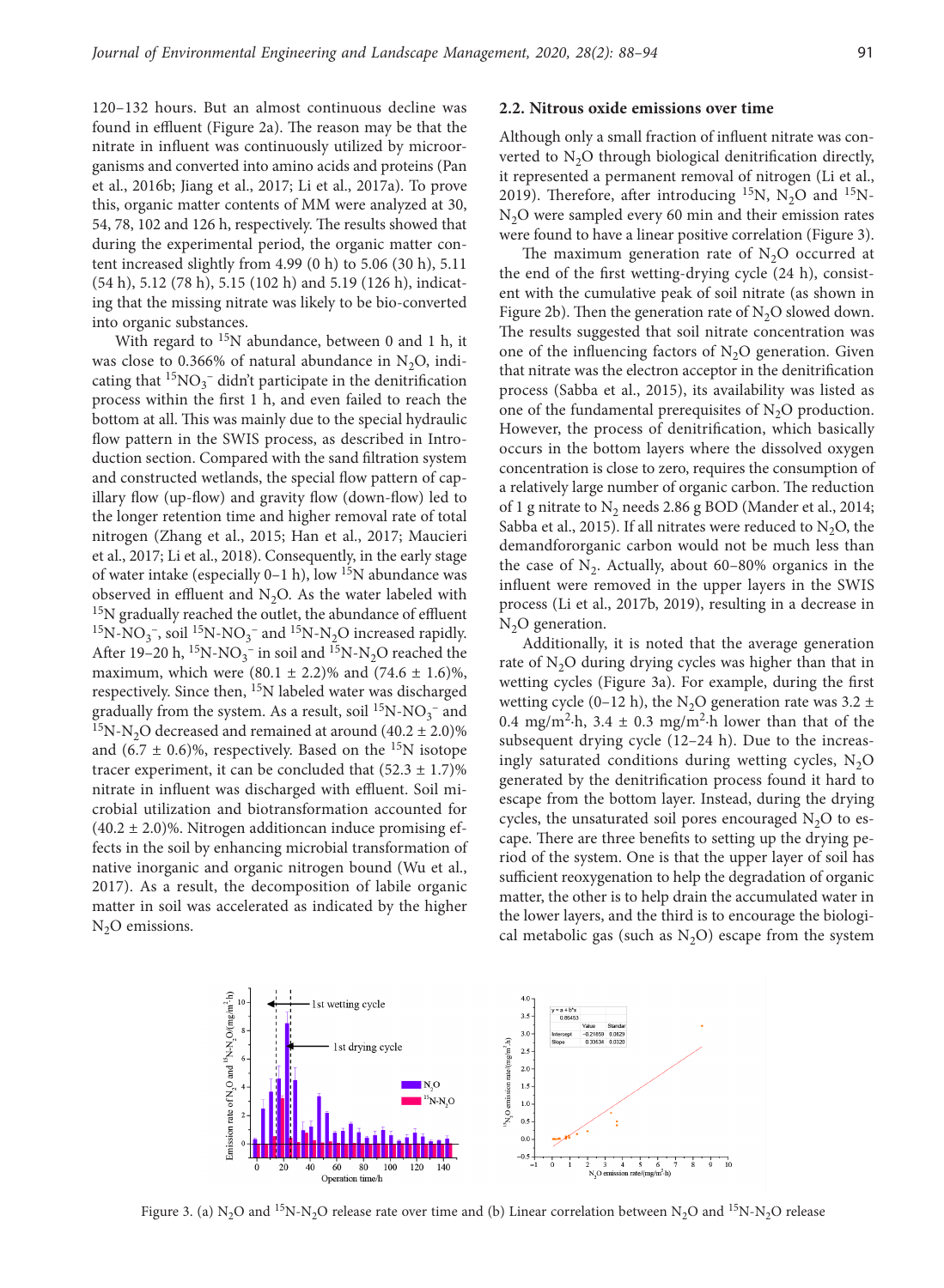(Zhang et al., 2015; Pan et al., 2016a; Sun et al., 2018; Li et al., 2019). The generation rate of  ${}^{15}N-N<sub>2</sub>O$  came close to zero at the beginning  $(0-6 h)$ , which had positive correlation with the  ${}^{15}N\text{-}NO_3^-$  abundance in soil (as shown in Figure 2b). With extended running time,  ${}^{15}N-NO_3^-$  abundance in soil increased and provided sufficient electron acceptor for denitrification (Ji et al., 2015). Thus, the generation rate of  ${}^{15}N-N<sub>2</sub>O$  increased significantly and reached a maximum at 20 h. In brief,  $N_2O$  generation rate was as low as  $0.33 \pm 0.1$  mg/m<sup>2</sup> $\cdot$ h at the beginning. Its maximum generation was  $8.45 \pm 0.8$  mg/m<sup>2</sup>·h, occurring near the end of the first wetting-drying cycle (24 h). Then, its generation decreased with increasing running time until it was close to the control group. Furthermore, there was a positive correlation between  $N_2O$  and  $^{15}N-N_2O$  generation rate  $(R^2 = 0.86)$  (Figure 3b).

#### **2.3. Contribution to nitrous oxide release**

Micro-environmental differentiation of soil profiles can be done by measuring the ORP (Li et al., 2016). The zones with ORP higher than 400 mV and less than –200 mV are defined as aerobic and anaerobic zones, respectively. While when ORP is between –200 mV and 400 mV, this area is considered to be a facultative zone. Even if a small part of the areas fluctuated between aerobic and facultative or facultative and anaerobic (Figure 4), the upper layer (above 75 cm) was in aerobic state, and the lower layer (below 105 cm) was soil saturated, which was an anaerobic zone. During nitrification (which occurs in the upper layers),  $N_2O$  can be generated due to the oxidation of  $NH_4^+$ -N and hydroxylamine (NH<sub>2</sub>OH) (Sun et al., 2018). When the dissolved oxygen availability is limited,  $NO<sub>2</sub>$  –N accumulates and exerts toxicity to microbial cells (Domingo-Félez et al., 2017). In this case, heterogeneous nitrite reductase is produced and reduces  $\mathrm{NO_2^{-1}N}$  to  $\mathrm{N_2O}$ (Zhang et al., 2009; Lyu et al., 2017). Due to the incomplete reduction of  $NO_2^-$ -N, the denitrification process (which occurs in the lower layers) is another main contributor of  $N_2O$  generation (Kong et al., 2002).

In this study, the source of  $N_2O$  is categorized into denitrification and nitrification processes, namely  $F_{\text{N}_2\text{O}}^D$ and  $F_{\text{N}_2\text{O}}^N$ . According to Eq. (3) and (4),  $F_{\text{N}_2\text{O}}^D$  and  $F_{\text{N}_2\text{O}}^N$ were calculated (Figure 5). Due to the lack of nutrients and electron acceptorduring the "rest" period (i.e. the drying period) (Domingo-Félez et al., 2017),  $F_{N_2O}^D$  was very low. With the addition of denitrifying substrate and enhanced activity of denitrifying bacteria,  $F_{N_2O}^D$  increased to  $0.85 \pm 0.1$  mg/m<sup>2</sup> $\cdot$ h at 12 h and reached a maximum of  $4.5 \pm 0.5$  mg/m<sup>2</sup> $\cdot$ h at 24 h. An increase in the soil nitrate concentration accelerated the denitrification reaction (Pan et al., 2016b; Xi et al., 2016; Wu et al., 2017), leading to an increase in  $F_{N_2O}^D$ . As a result, when the concentration of nitrate in the soil decreased, decline in  $F_{N_2O}^D$  was also noted. Overall, in the first 12 h, nitrification process



Figure 4. Evolution of ORP versus depth and operation time. ORP profiles were established from five measurements (40, 60, 80, 100 and 120 cm depth), using spatial linear interpolation



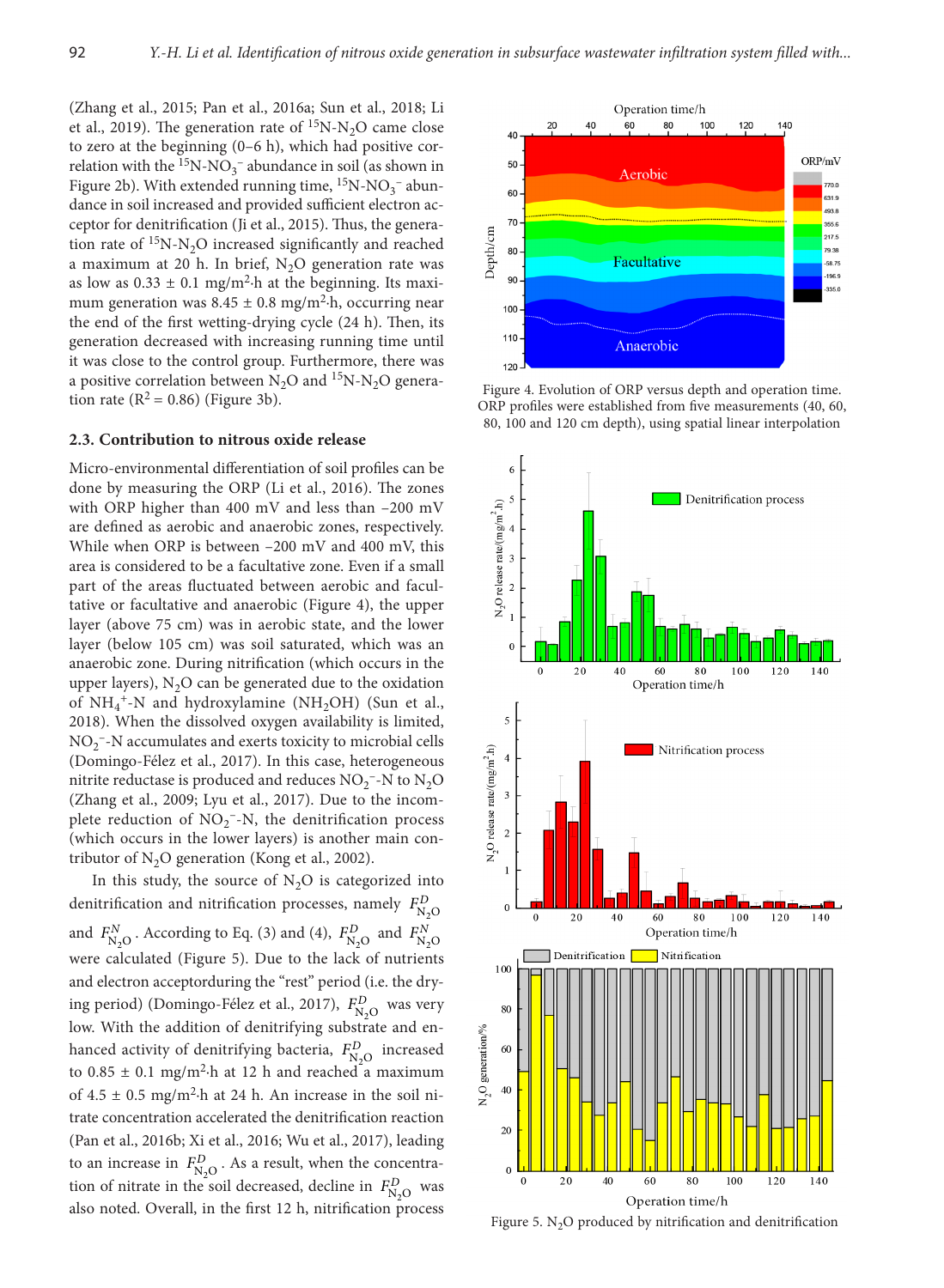was the main pathway for  $N_2O$  generation, accounting for 79.6  $\pm$  2.4%. After 12 h, 88.5  $\pm$  1.3% of N<sub>2</sub>O was generated from the denitrification.

The experiments provided practical proof that the denitrification process accounted more for  $N<sub>2</sub>O$  generation in SWIS processes, especially with the extension of the operation time. The results also indicated that considering the long-term operation of the system, the denitrification process should be given more attention. In view of the mechanism of  $N<sub>2</sub>O$  generation during the denitrification process (incomplete reduction of nitrite), it is important to maintain the activity of the related enzymes, such as nitrous oxide reductase. However, SWIS is equivalent to a complex bioreactor, and various microbial processes coexist. Therefore, in addition to the nitrification and denitrification processes, whether and how the other processes contribute to the release of  $N_2O$  needs further research.

# **Conclusions**

This study revealed the contribution of nitrification and denitrification processes to the release of  $N<sub>2</sub>O$  from the SWIS process. After 12 hours of operation, more  $N_2O$ was generated in the lower layer, accounting for 88.5  $\pm$ 1.3%. But in the early stage, the aerobic zone (above 75 cm) was the place where more  $N_2O$  was generated. Considering the ever-expanding scale of SWIS applications, how to effectively control the release of  $N_2O$ from the denitrification process will become the focus of attention. Furthermore, the amount of  $N_2O$  generated during the drying period was higher than that during the wetting period. And the highest release rate(8.45  $\pm$  $0.8 \text{ mg/m}^2$ -h) occurred near the end of the first wettingdrying cycle (24 h). The results suggested that once meeting the effluent requirements, the drying cycle should be shortened as much as possible.

# **Acknowledgements**

Thanks are due to Dr. Yun-Ting Fang of Institute of Applied Ecology, Chinese Academy of Sciences (Shenyang, China) for assistance with the experiments and valuable discussion. This work was financially supported by the Fundamental Research Funds for the Central Universities [grant number N2001016, N2001012] and the National Natural Science Foundation of China [grant numbers 41571455, 51578115].

# **Conflict of interest**

The authors declare no conflict of interest.

# **References**

American Public Health Association (APHA). (2005). *Standard methods for the examination of water and wastewater*. American Public Health Association/American Water Works Association/Water Environment Federation. Washington, DC.

- Domingo-Félez, C., Pellicer-Nàcher, C., Petersen, M. S., Jensen, M. M., Plósz, B. G., & Smets, B. F. (2017). Heterotrophs are key contributors to nitrous oxide production in activated sludge under low C-to-N ratios during nitrification-batch experiments and modeling. *Biotechnology and Bioengineering*, *114*(1), 132–140. <https://doi.org/10.1002/bit.26062>
- Han, W. J., Shi, M. M., Chang, J., Ren, Y., Xu, R. H., Zhang, C. B., & Ge, Y. (2017). Plant species diversity reduces  $N_2O$  but not CH<sub>4</sub> emissions from constructed wetlands under high nitrogen levels. *Environmental Science and Pollution Research*, *24*, 5938–5948. <https://doi.org/10.1007/s11356-016-8288-3>
- Ji, Q. X., Babbin, A. R., Jayakumar, A., Oleynik, S., & Ward, B. B. (2015). Nitrous oxide production by nitrification and denitrification in the Eastern Tropical South Pacific oxygen minimum zone. *Geophysical Research Letters*, *42*(24), 10755– 10764. <https://doi.org/10.1002/2015GL066853>
- Jiang, Y. Y., Sun, Y. F., Pan, J., Qi, S. Y., Chen, Q. Y., & Tong, D. L. (2017). Nitrogen removal and  $N_2O$  emission in subsurface wastewater infiltration systems with/without intermittent aeration under different organic loading rates. *Bioresource Technology*, *244*(Part 1), 8–14.

<https://doi.org/10.1016/j.biortech.2017.07.135>

- Kong, H. N., Kimochi, Y., Mizuochi, M., Inamori, R., & Inamori, Y. (2002). Study of the characteristics of  $CH<sub>4</sub>$  and N<sub>2</sub>O emission and methods of controlling their emission in the soil-trench wastewater treatment process. *Science of the Total Environment*, *290*(1–3), 59–67. [https://doi.org/10.1016/S0048-9697\(01\)01058-0](https://doi.org/10.1016/S0048-9697(01)01058-0)
- Li, M., Wu, H. M., Zhang, J., Ngo, H. H., Guo, W. S., & Kong, Q. (2017a). Nitrogen removal and nitrous oxide emission in surface flow constructed wetlands for treating sewage treatment plant effluent: Effect of C/N ratios. *Bioresource Technology*, *240*, 157–164. <https://doi.org/10.1016/j.biortech.2017.02.054>
- Li, Y. H., Li, H. B., Xu, X. Y., Wang, S. Q., & Pan, J. (2018). Does carbon-nitrogen ratio affect nitrous oxide emission and spatial distribution in subsurface wastewater infiltration system? *Bioresource Technology*, *250*, 846–852. <https://doi.org/10.1016/j.biortech.2017.12.024>
- Li, Y. H., Li, H. B., Xu, X. Y., Xiao, S. Y., Wang, S. Q., & Xu, S. C. (2017b). Field study on  $N_2O$  emission from subsurface wastewater infiltration system under variable loading rates and drying-wetting cycles. *Water Science and Technology*, *76*(8), 2158–2167. <https://doi.org/10.2166/wst.2017.388>
- Li, Y. H., Li, H. B., Xu, X. Y., Zhou, Y. C., & Gong, X. (2016). Correlations between the oxidation-reduction potential characteristics and microorganism activities in the subsurface wastewater infiltration system. *Desalination and Water Treatment*, *57*(12), 5350–5357.

<https://doi.org/10.1080/19443994.2014.1003606>

Li, Y. H., Li, H. B., Yang, L., Xu, X. Y., Wang, S. Q., & Su, F. (2019). Study on the contribution of different depth layers to  $N<sub>2</sub>O$  emission in subsurface wastewater infiltration system. *Ecological Engineering*, *133*, 69–75.

<https://doi.org/10.1016/j.ecoleng.2019.04.030>

- Lloréns, M., Pérez-Marín, A. B., Aguilar, M. I., Sáez, J., Ortuño, J. F., & Meseguer V. F. (2011). Nitrogen transformation in two subsurface infiltration systems at pilot scale. *Ecological Engineering*, *37*(5), 736–743. <https://doi.org/10.1016/j.ecoleng.2010.06.033>
- Lyu, W. L., Huang, L., Xiao, G. Q., & Chen, Y. S. (2017). Effects of carbon sources and COD/N ratio on  $N_2O$  emissions in subsurface flow constructed wetlands. *Bioresource Technology*, *245*(Part A), 171–181.

<https://doi.org/10.1016/j.biortech.2017.08.056>